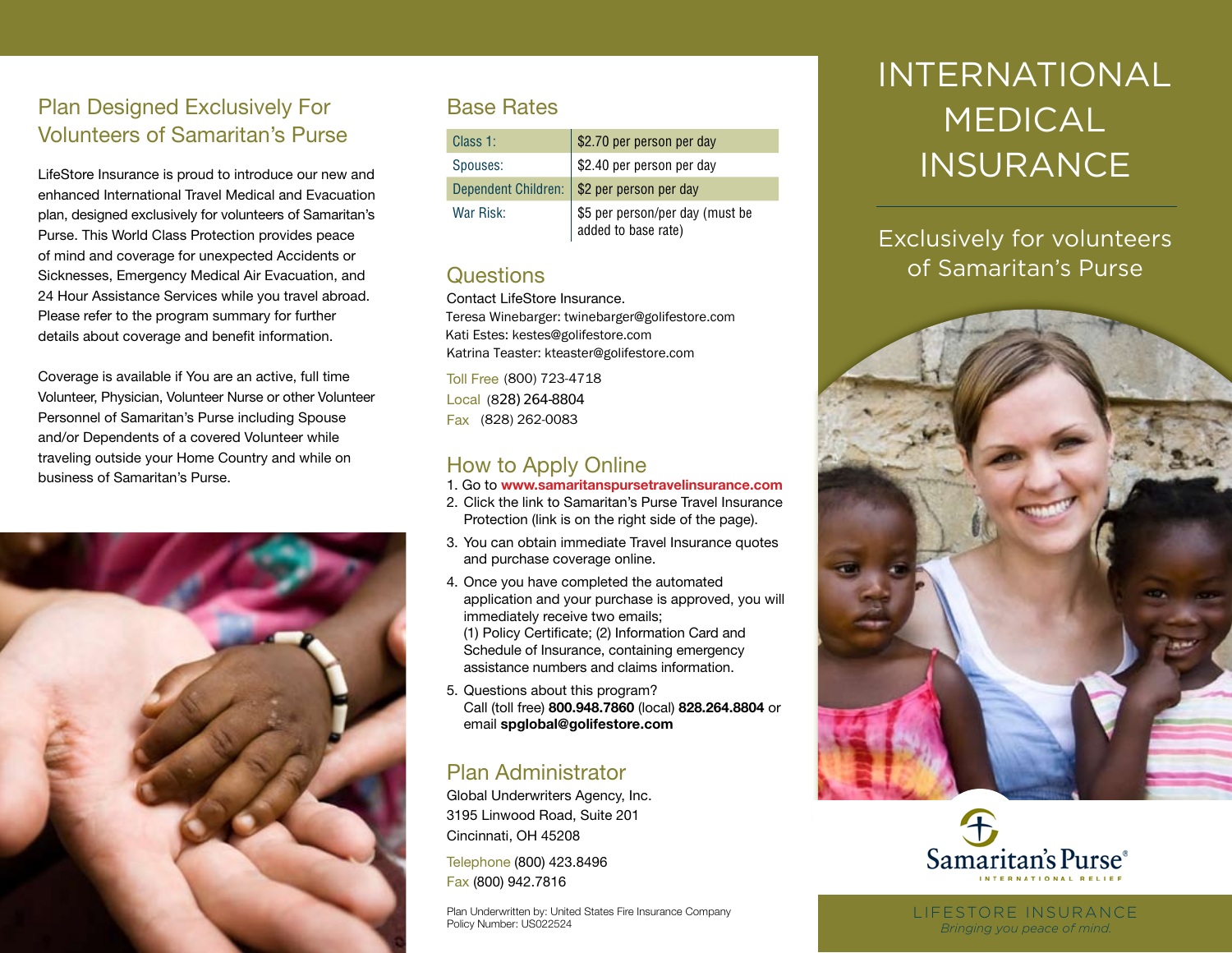

# Why You Need International Medical Insurance

One of the major problems with personal, corporate, or group sponsored international travel is that most group and individual health plans sold in the U.S. provide limited (if any) coverage while you travel abroad. If coverage is available, it's very likely to have certain restrictions that render the policy useless or nearly useless when you travel internationally.

International Medical & Evacuation insurance is an intelligent and inexpensive way to protect you and your family when travelling abroad.

## Plan Summary

#### **Period of Coverage**

The minimum Period of Coverage under this plan is 1 day, the maximum is 12 months (including any personal deviation up to 30 days). Benefits can be purchased in a combination of months and or daily periods by paying the appropriate Plan Cost.

#### **Effective Date of Individual Coverage**

Coverage under the Policy is effective on the later of the following:

- 1. The date Global Underwriters receives a completed application and the appropriate Plan Cost; or
- 2. The Effective Date requested on the application; or
- 3. The moment You depart from Your Home Country.

#### **Termination Date of Individual Coverage**

Coverage under the Policy ends on the earliest of the following:

- 1. The moment You return to Your Home Country; or
- 2. The expiration of 12 months from the Effective Date of Coverage; or
- 3. The date shown on the Certificate issued to You by Global Underwriters; or
- 4. The end or the period for which the Plan Cost has been paid; or
- 5. The date You are no longer considered an Eligible Person.

#### **Medical Expenses**

We will pay up to \$100,000 for Reasonable and Customary charges for Covered Expenses which occurred during the Period of Coverage outside Your Home Country, excess of the chosen Deductible (\$100 Per Cause) and Coinsurance (80% to \$5000 then100%) up to the selected Medical Maximum. The initial Treatment of an Injury or Illness must occur within 30 days of the date of Injury or onset of Illness.

## Schedule of Benefits

Excess Benefit: All coverage, except Accidental Death and Dismemberment, will be in excess of all other valid and collectable insurance indemnity and will apply only when such benefits are exhausted.

| Accidental Death and<br>Dismemberment           | Volunteer: \$500,000<br>Spouse: \$250,000<br>Dependent: \$50,000                                                  |
|-------------------------------------------------|-------------------------------------------------------------------------------------------------------------------|
| Maximum Benefit per Accident/<br><b>Illness</b> | \$100,000                                                                                                         |
| Deductible per Accident/Illness                 | \$100                                                                                                             |
| <b>Room &amp; Board Limit</b>                   | Average Semi-private<br>(UCR)                                                                                     |
| Coinsurance                                     | 80% of the first<br>\$5,000 of covered<br>expenses after<br>satisfaction of the<br>deductible; 100%<br>thereafter |
| <b>Occupational Accident/Illness</b>            | Covered                                                                                                           |
| <b>Emergency Dental Treatment</b>               | \$100 per tooth up<br>to a Maximum of<br>\$1,000                                                                  |
| <b>Emergency Medical Evacuation</b>             | \$1,000,000                                                                                                       |
| Repatriation                                    | \$1,000,000                                                                                                       |
| <b>Emergency Medical Reunion</b>                | \$10,000                                                                                                          |
| 24 Hour Worldwide Assistance<br>Services        | Provided by On Call<br>International                                                                              |
| <b>Personal Deviation/Sojourn</b>               | Covered for up to 30<br>days while on a<br>business trip                                                          |
| Sudden Recurrence of<br>Pre-Existing Condition  | \$2,500                                                                                                           |
| <b>War Risk Coverage</b>                        | If purchased                                                                                                      |
| <b>Trip Cancellation</b>                        | \$2,500                                                                                                           |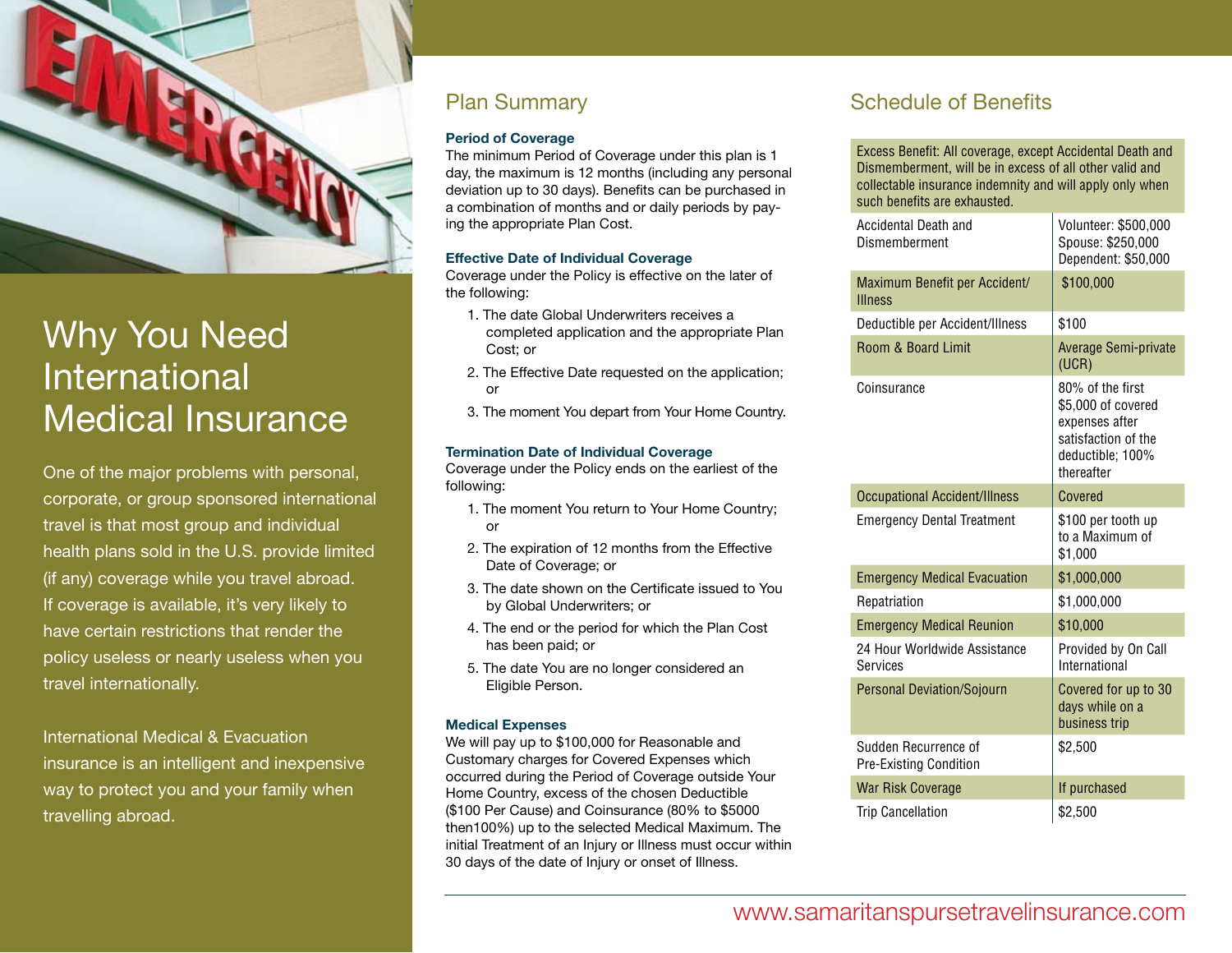## What is Covered Under the Plan (Covered Expenses)

- 1. Charges made by a Hospital for room and board, floor nursing and other services inclusive of charges for professional service and with the exception of personal services of a non-medical nature; provided, however, that expenses do not exceed the Hospital's average charge for semiprivate room and board accommodation.
- 2. Charges made for Intensive Care or Coronary Care charges and nursing services.
- 3. Charges made for diagnosis, Treatment and Surgery by a Physician.
- 4. Charges made for an operating room.
- 5. Charges made for Outpatient Treatment, same as any other Treatment covered on an Inpatient basis. This includes ambulatory Surgical centers, Physician's Outpatient visits/examinations, clinic care, and Surgical opinion consultations.
- 6. Charges made for the cost and administration of anesthetics.
- 7. Charges for Medication, x-ray services, laboratory tests and services, the use of radium and radioactive isotopes, oxygen, blood, transfusions, iron lungs, and medical Treatment.



- 8. Charges for physiotherapy, if recommended by a Physician for the Treatment of a specific Disablement and administered by a licensed physiotherapist.
- 9. Dressings, drugs, and Medicines that can only be obtained upon a written prescription of a Physician or Surgeon.
- 10. Local transportation to or from the nearest Hospital or to and from the nearest Hospital with facilities for required Treatment. Such transportation will be by licensed ground ambulance only, within the metropolitan area in which You are located at that time the service is used. If You are in a rural area, then licensed ground ambulance transportation to the nearest metropolitan area will be considered a Covered Expense.
- 11. Emergency Dental Treatment. Benefits are paid for Reasonable and Customary expenses in excess of the chosen Deductible and Coinsurance of \$100 per tooth up to a maximum of \$1,000, for the emergency repair or replacement to sound, natural teeth damaged as the result of a Covered Accident.

#### **Emergency Medical Evacuation and Repatriation**

Benefits are paid for Covered Expenses incurred up to \$1,000,000, for any covered Injury or Illness commencing during the Period of Coverage that result in a Medically Necessary Emergency Medical Evacuation or Repatriation. The decision for an Emergency Medical Evacuation or Repatriation must be pre-approved and arranged by the Assistance Company in consultation with Your local attending Physician.

#### **Return of Mortal Remains**

Benefits will be paid for Reasonable and Customary Covered Expenses incurred up \$1,000,000, to return Your remains to Your Home Country, if You should die. Covered Expenses include, but are not limited to, expenses for embalming or Cremation, a minimally necessary container appropriate for transportation, shipping costs, and the necessary government authorizations. All Covered Expenses in connection with a Return of Mortal Remains or Cremation must be pre-approved and arranged by the Assistance Company.

#### **Trip Cancellation**

Trip Cancellation/ Interruption Per Insured Person Up to \$2,500 per Trip: Trip Cancellation Limit, for Loss(es) the Insured Person incurs for trips canceled up to the time and date of departure: Coverage is provided for losses (after the Effective Date) the Insured Person incurs due to the cancellation or interruption of the Insured Person's trip if caused by:

- 1. Death of a Family Member only;
- 2. An Injury or medical condition (whether or not death results) requiring the Insured Person, a Family Member, Traveling Companion or Traveling Companion's Family Member to receive treatment by a licensed Physician who advises cancellation or interruption of the trip. This licensed Physician may not be a member of the Insured Person's or Traveling Companion's Family Member, of the Insured Person, or a Family Member of the person whose condition caused the cancellation or interruption. An actual examination or visit must take place before the cancellation or interruption is made, and you must notify the appropriate travel supplier(s) of your cancellation or interruption within 72 hours of the visit, unless the condition prevents it, and then as soon as possible. Failure to do so may result in a claim payment which is less than the penalty imposed for cancellation;
- 3. Strike or Natural Disasters resulting in the complete cessation of services by an Airline.
- 4. The Insured Person or Traveling Companion being hijacked, quarantined, required to serve on a jury, served with a court order, or having his or her home made uninhabitable by fire or flood; 5. An Insured Person, Traveling Companion, Family Member is in the military and called to emergency duty for a national disaster other than war;